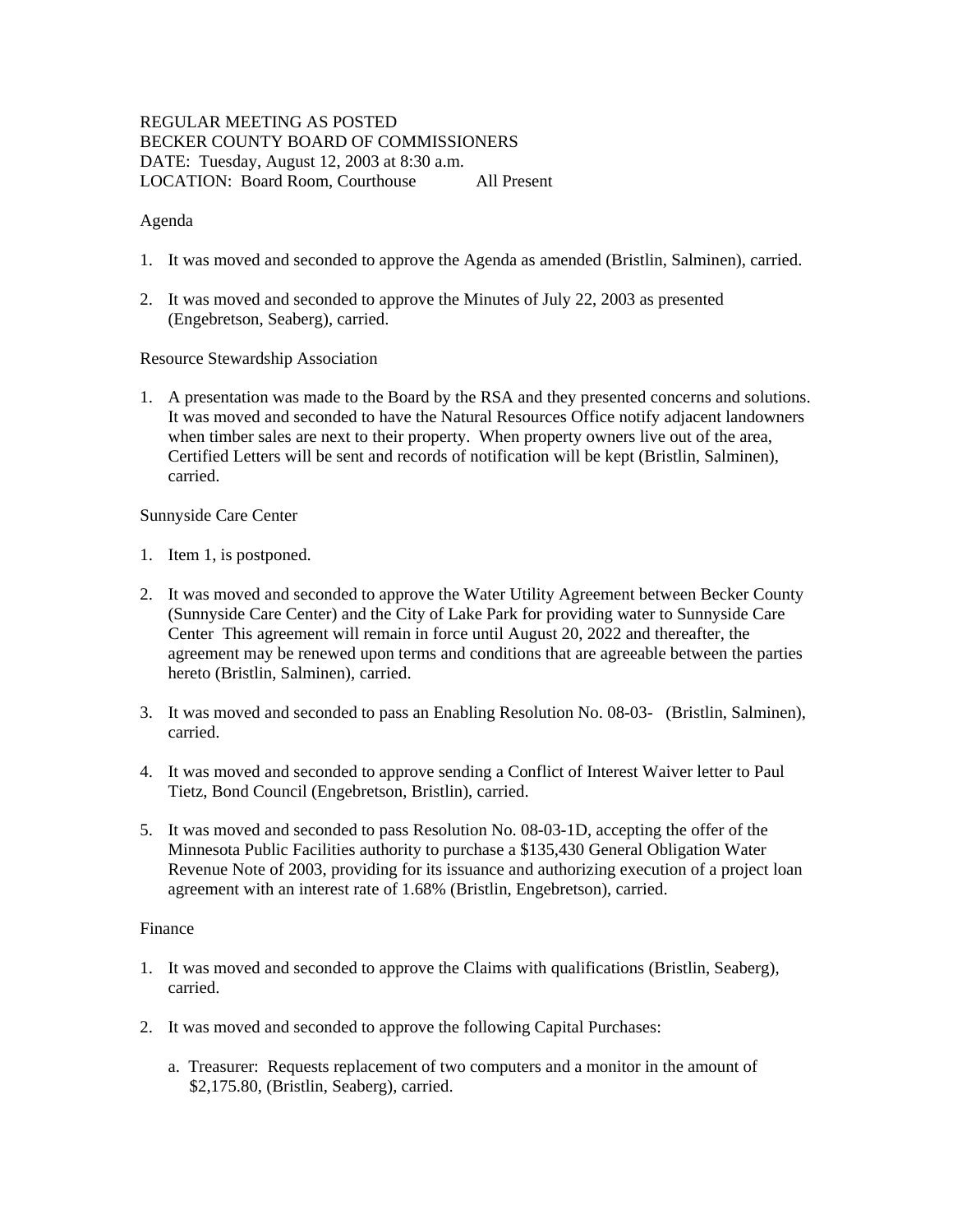- b. Administrator: Requests replacement of one computer, and a monitor in the amount of \$915.90 (Bristlin, Salminen), carried.
- 3. Tim Gordon, Becker County Sheriff, discussed minimum-security proposals and the Finance committee recommended continuing on with the process.

# Auditor

1. It was moved and seconded to approve the following (Salminen, Bristlin), carried.

3.2 Beer, On/Off Sale: David C. Howard (new owner), Deroxe Club, Lake Eunice Twp.; Tobacco License: David C. Howard (new owner), Deroxe Club, Lake Eunice Twp.; Temporary 1-3 Day 3.2 Beer Licenses: Lions Club of Vergas for operations at Daggett Truck Lines Parking Lot, August 29 & 30, 2003, Burlington Twp., Lions Club of Frazee for operations at Daggett Truck Lines Parking Lot, August 30, 2003, Burlington Twp.

- 2. It was moved and seconded to authorize the County Administrator to settle the questions that arise in payroll (Bristlin, Seaberg), carried.
- 3. It was moved and seconded to instruct any parties involved in payroll questions to adhere to the decisions of the County Administrator (Engebretson, Salminen), carried.

### **Sheriff**

Tim Gordon presented Minimum Security proposals for consideration. After discussion, it was moved and seconded to proceed with the plan proposed by Denny Meyer and to sign a Letter of Intent to lease the proposed 48 Bed Minimum Security Detention Facility (Bristlin, Salminen), carried. The Chair authorized the County Administrator and the County Sheriff, as recommended by the County Attorney, to proceed with the Minimum Security Agreement on behalf of the County.

#### Rural Life Outreach

Charles Erickson, Outreach Worker, presented a report of disbursements. After discussion, it was moved and seconded to ask the County Attorney for an opinion on donations to private organizations (Engebretson, Salminen), carried.

# Highway

- 1. It was moved and seconded to pass Resolution No. 08-03-1B, setting a Public Hearing date of September 9, 2003 at 2:00 p.m., Board Room, Courthouse, to consider the proposed special assessment and to hear all persons owning property affected by such improvement (Engebretson, Bristlin), carried.
- 2. A construction update was given by the County Engineer. Commissioner Engebretson asked that the Engineer send letter to the school district notifying them of the construction areas on the bus routes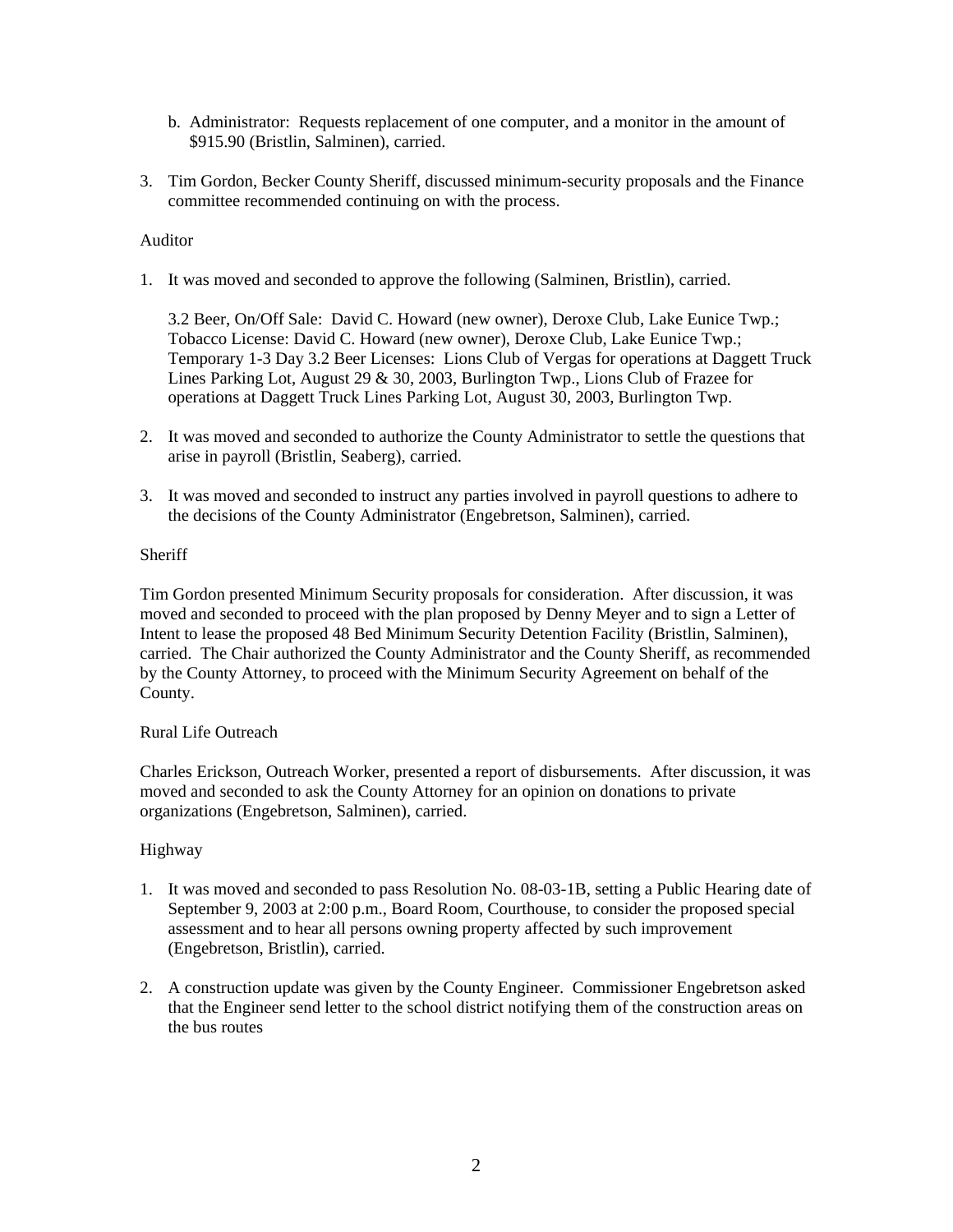### Human Services

- 1. It was moved and seconded to approve the Agenda as amended (Engebretson, Seaberg), carried.
- 2. It was moved and seconded to authorize submitting the 2004 Transit Grant and authorizing the signatures of the Board Chair and the County Administrator (Bristlin, Salminen), carried.
- 3. It was moved and seconded to pass Resolution No. 08-03-1C, to fill a permanent, part-time Office Support Specialist position in the Human Service Department due to an internal transfer from part-time to a full-time position (Salminen, Bristlin), carried.
- 4. It was moved and seconded to approve the Transit Claims (Engebretson, Bristlin), carried.
- 5. It was moved and seconded to approve the following Purchase of Services Contracts (Engebretson, Bristlin), carried.
- 6. It was moved and seconded to approve the Human Services Claims (Bristlin, Salminen), carried.
- 7. It was moved and seconded to accept the Family Services, Adult Services and Probation Placement Reports (Engebretson, Bristlin), carried.

# EDA

The Public Hearing was held at 11:00 a.m. as was duly advertised. The Public Hearing was opened by the Chair and comments were requested. There being none, the Public Hearing was closed. It was moved and seconded to pass Resolution 07-03-1A, granting a property Tax Abatement to Med-Pac, Inc for the purpose of constructing a manufacturing facility. The abatement shall continue for (10) years and shall not exceed \$25,000 (Bristlin, Salminen), carried.

#### Assessor

- 1. It was moved and seconded to deny the request for an abatement for Parcel # 08.8801.000 (Engebretson, Salminen), carried.
- 2. It was moved and seconded to approve the following abatements (Engebretson, Salminen), carried.

# 2003 Tax Payable

| Parcel #    | Twn/Cty        | Amount | Reason     |
|-------------|----------------|--------|------------|
| 10.8034.340 | Erie           | \$164  | Homestead  |
| 10.8034.550 | Erie           | 208    | Homestead  |
| 10.8339.000 | Erie           | 212    | Homestead  |
| 28.8061.000 | Shell Lake     | 14     | Correction |
| 36.8013.000 | White Earth    | 88     | Homestead  |
| 51.8207.000 | Lake Park City | 276    | Homestead  |